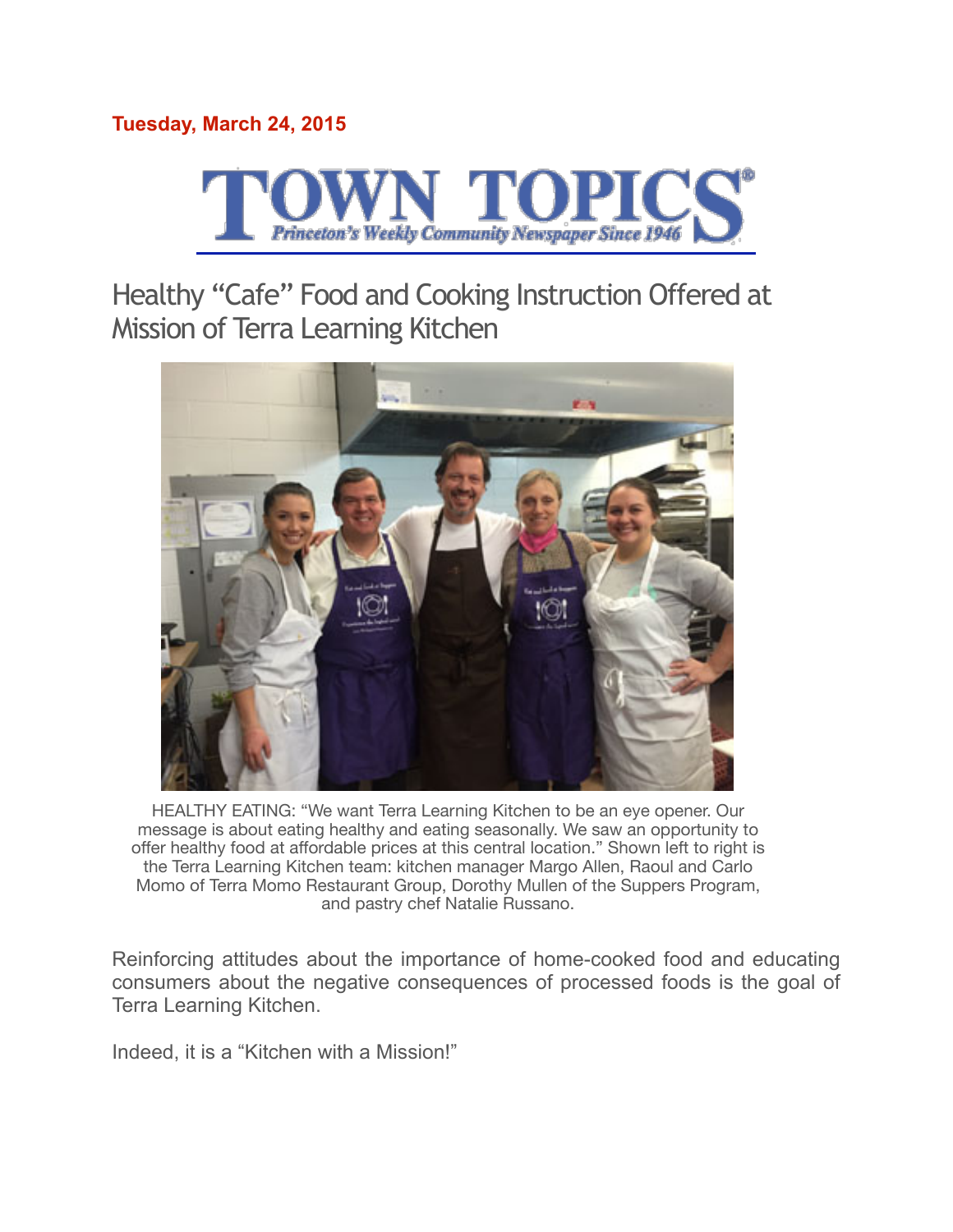"Our shared mission is to promote health by providing tasty whole food for a reasonable cost and educating our community about cooking nutritious food deliciously," says Raoul Momo, co-owner of Terra Momo Restaurant Group and a founder of Terra Learning Kitchen (TLK).

"Terra Learning Kitchen is dedicated to educating the public about wholesome food and cooking, and how to make healthy food and delicious food the same thing. It offers a variety of cooking classes as well as healthy grab 'n' go lunches and take-out dinners," adds TLK kitchen manager Margo Allen.

## *Combined Venture*

Located inside the Program Building of the Princeton Family Y, TLK is a combined venture of the YMCA, The Suppers Program, and the Terra Momo Restaurant Group.

Started in January of 2014, TLK has continued to evolve, and now offers breakfast, lunch, and dinner to go. Eat-in or take-out selections are available five days a week, as well as cooking classes and events focusing on cooking instruction, preparing the meals, and then enjoying the culinary results.

Parties of all kinds, celebrations, and corporate team building events are all popular options.

Delicious and nutritious is the key, point out Raoul Momo and Dorothy Mullen, who are supporters of TLK. Mr. Momo and his brother Carlo Momo are the owners of Terra Momo Restaurant Group, which includes such popular eating establishments as Mediterra, Teresa's Caffe, Eno Terra, and Terra Momo Bread Company.

Ms. Mullen is the founder of The Suppers Program, a non-profit organization dedicated to furthering healthy nutrition and emphasizing its importance in reducing a variety of illnesses and addictions.

Supper meetings are held in central New Jersey, when people gather to "cook together, eat together, learn together, and taste and feel their way to vibrant health using whole food," reports Ms. Mullen.

## *Four Principles*

"Four principles guide us to our mission," she adds. "(1) the active practice of non-judgment, (2) whole food preparation, (3) no commercial messages, and (4) restoration of the family table."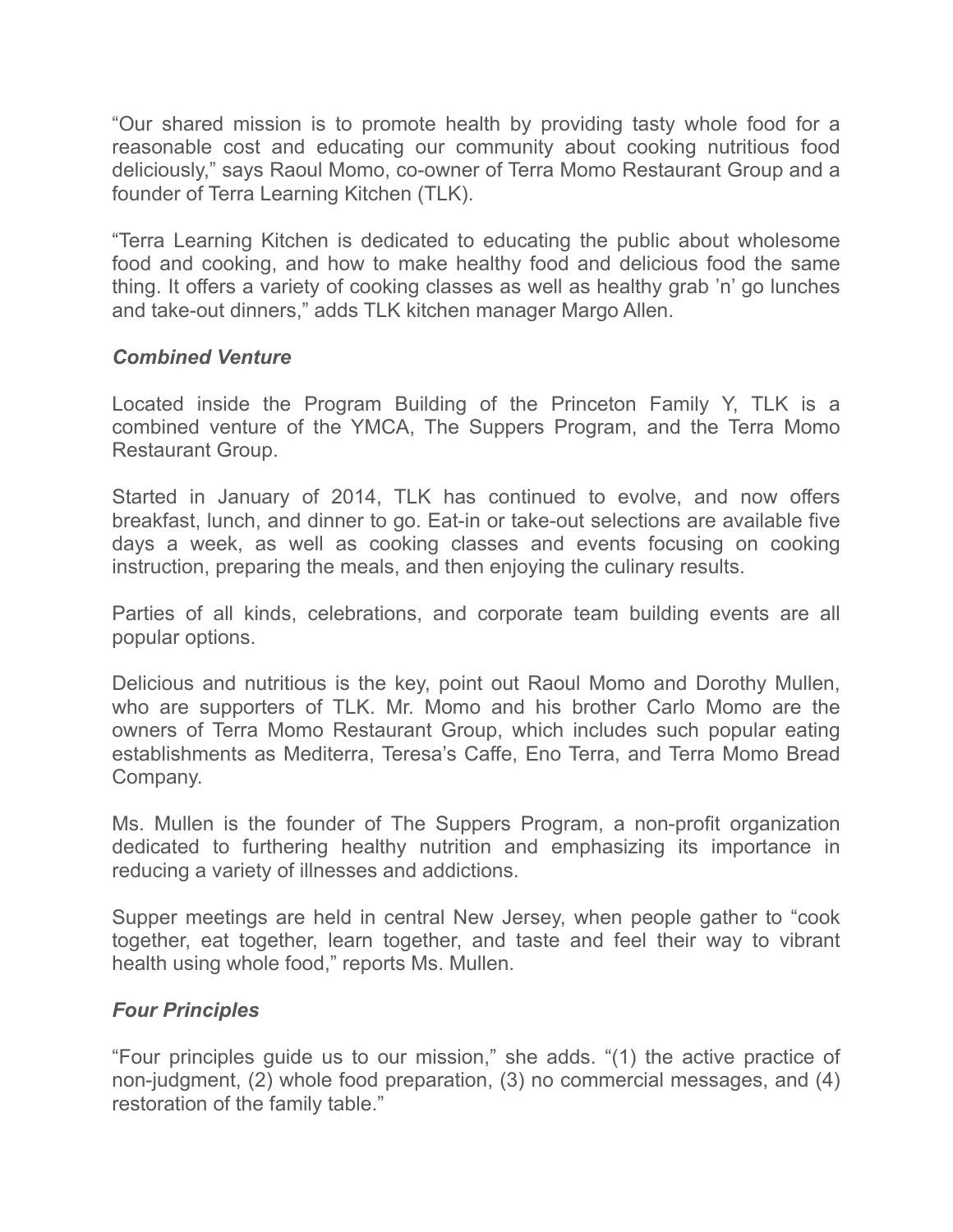Much of this philosophy is evident at TLK, where the focus is on education about healthy eating as well as providing nutritious dishes.

"There is great need and growing interest for programs that help people understand how to eat better and more nutritiously," says Mr. Momo. "We share a mutual goal of enhancing people's well-being and healthy eating. We are very pleased to be adding another dimension to that experience through culinary education. We hear it all the time — people are eager to learn how to eat better and make choices that improve their health, as individuals and as families, without compromising taste."

But how to do this when everyone is so rushed, trying to balance numerous obligations and tasks, and where budget is a never-ending consideration?

Easy accessibility to nutritious food at affordable prices is the key, believes the TLK team, and they want people to understand the consequences of fast food, processed food, and the health consequences that can result.

"At TLK, we prepare healthy food, all made from scratch, and we make it accessible and convenient for people," says Ms. Mullen. "We are value-driven. I really come at this from the health angle of preventing disease and unnecessary suffering. Unhealthy eating can be a factor in obesity, diabetes, and other health problems, including addictions, especially in connection with processed food."

#### *Best Outcome*

In the best outcome, healthy eating can ultimately help to prevent illness and reduce medical expenses.

TLK cooking classes include the basics, such as knife skills, soup-making, seasonal cooking, etc., notes Ms. Mullen. "Mini Chef" school is available for children, and it is never too soon for the youngest among us to discover the pleasures of preparing and then eating their culinary creations.

Food and kitchen accessibility — not just from vending machines, microwave ovens, and fast food establishments — is a major concern of the TLK partners. They believe there has been a growing "disconnect" between people and their food, and this has been apparent in the design and use of buildings.

"There was a time when public buildings like schools, libraries, and YMCAs all had proper kitchens. The cafeterias actually cooked food. These days public buildings are being built just with snack bars, warmers, and microwave ovens.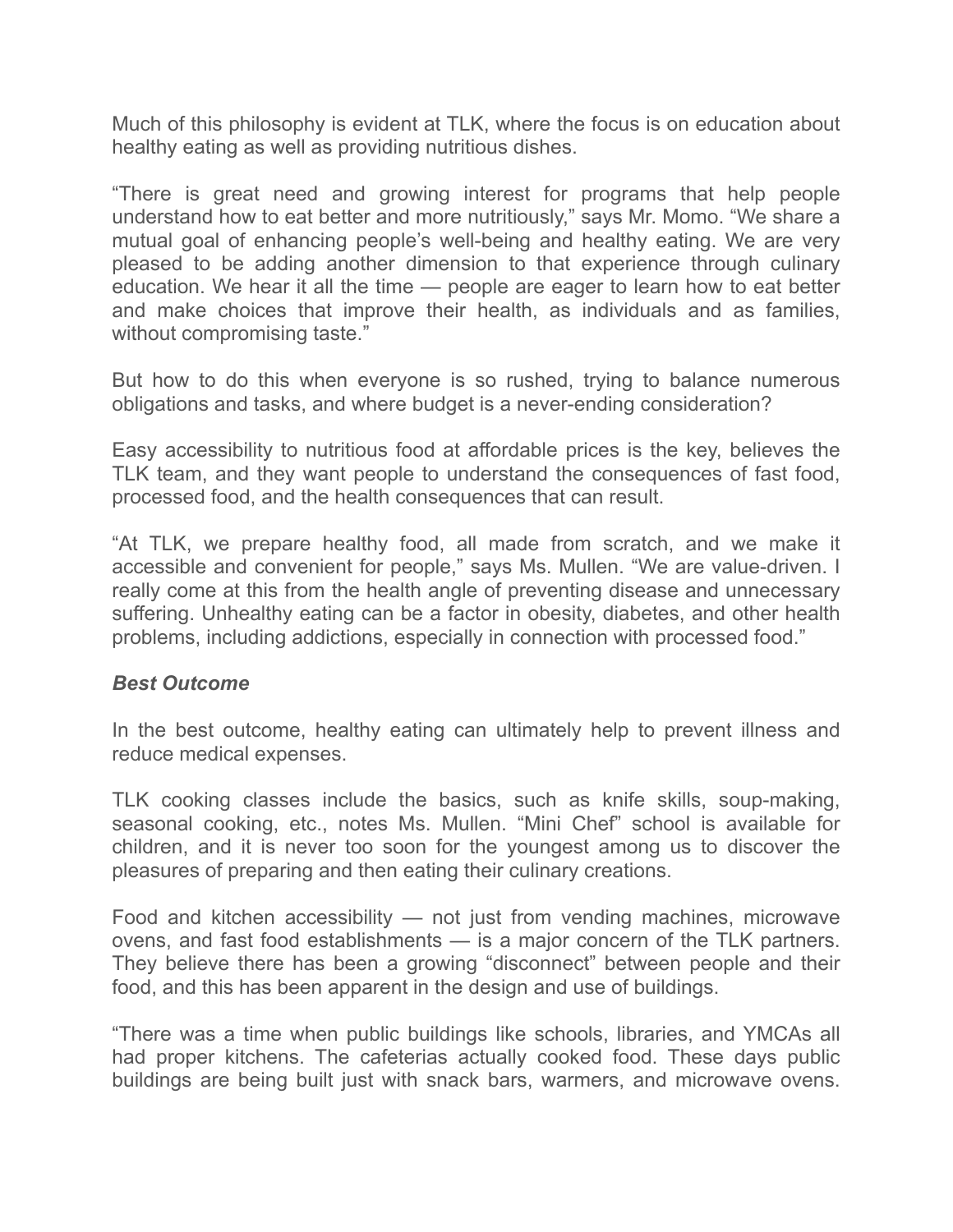This loss of kitchens from public spaces reinforces the sick idea in our culture that good food doesn't matter, that cooking isn't necessary," notes the TLK team.

"What we stand up for by collaborating on TLK is the idea that there's no separating the health of the people from cooking delicious food. Once you lose a couple of generations of people who know how to cook, it takes a big effort to reverse the mistake. There aren't enough mothers and grandmothers — and fathers too — passing along skills and traditions, standards, and food values. What used to happen naturally and simply in families now requires complex solutions, including instruction.

"We did a very big experiment. The results are in. You can't erase local food traditions and cooking from a culture without really bad consequences like diabetes and obesity and all these food-driven diagnoses."

## *Back on Track*

"Therefore, kitchens in public spaces have to be about more than just getting some food out wherever people gather. The culture needs them to be teaching and learning kitchens too because somehow we have to get our derailed train back on the tracks."

"That's why Terra Momo is collaborating with the YMCA and Suppers," adds Mr. Momo. "The Y and Suppers have health missions, and Terra Momo prizes high standards for quality and sourcing of food. They come together in TLK, which is creating a higher bar and a model of what has to happen with kitchens in public spaces in order to turn around this massive, destructive trend."

Menu choices at TLK include a variety of tempting dishes. The very popular Breakfast Burrito consists of scrambled eggs, turkey bacon, and cheddar cheese; Frittata of the Day features seasonal vegetables and crustless egg quiche; the Smoothie of the Day offers fresh fruit and vegetables, and there is also Greek yogurt, homemade granola, and seasonal fruit compote.

Soup and chili are very much in demand, including turkey chili with ground turkey, kidney beans, bell peppers, onions, and tomatoes; spicy vegetarian chili is another option and includes white beans, black beans, red and green bell peppers, and eggplant spiced with chipotle peppers.

Chicken and kale soup offers chicken breast with carrots, celery, onions, and Tuscan kale, and brown rice (optional).